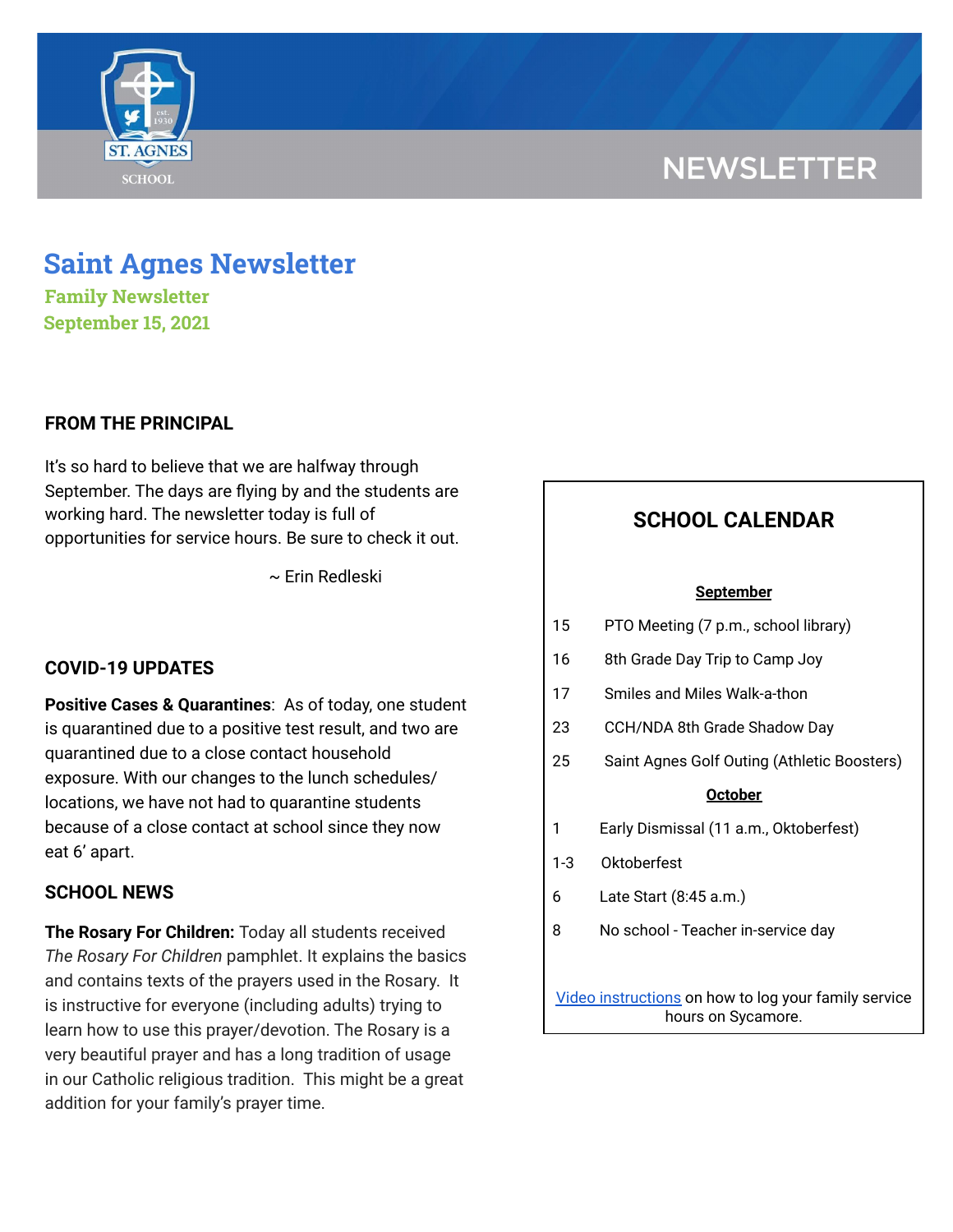**Odyssey of the Mind:** Do you have a child who loves to create, design, write, draw, act, or sing? Consider signing them up for Odyssey of the Mind! Kids in Odyssey of the Mind solve a problem in the form of a skit where they make their own costumes, design their own props, and write their own dialogue...and have a lot of fun! This program is for students in grades 1-8 and we can have as many teams of seven students as we have coaches for. Please fill out the [attached](https://school.saintagnes.com/wp-content/uploads/2021/09/2021-Interest-Form-OM.pdf) interest form by September 24th. Potential team problems can be found here: <https://www.odysseyofthemind.com/wp-content/uploads/2021/08/2022-LT-Synopses.pdf>

**School Emails**: If you have a [fuse.net](http://fuse.net/) email as your correspondence in Sycamore (which we use for email communications from school) we recommend adding or changing that email to a different email provider. Fuse.net is bouncing the batch emails from Sycamore. If you would like to keep your Fuse.net email as our correspondence, please reach out to Fuse.net and have them whitelist our domain @[saintagnes.com.](http://saintagnes.com/)

## **OKTOBERFEST**

Our annual Saint Agnes Oktoberfest is almost here!! This year's event will take place Friday, October 1, Saturday, October 2, and Sunday October 3, 2021. It will feature a great selection of food, a beer garden, live music, festival booths, games of chance, a kid's area and festival rides for kids of all ages!

Please see the links below for volunteer sign ups. If every family works at least 2 shifts, we will be well on our way to the most successful Oktoberfest ever! Don't forget your volunteer hours at Oktoberfest count towards your service hours for school. Ginny France is also in need of help with the Silent Auction -putting baskets together and staging gifts. Contact her directly at vmengo0@yahoo.com or 859-576-6882.

Oktoberfest volunteer sign up (Reminder: Please note the description for each booth as nearly all the booths require at least one adult or all adults per shift. 6th - 8th grade students should sign up to volunteer using the third link below. ) <https://www.signupgenius.com/go/4090f4da9ab23a7fb6-20211>

## Oktoberfest Boosters Grill sign up <https://m.signupgenius.com/#!/showSignUp/4090f4da9ab23a7fb6-20212>

Oktoberfest volunteer sign up for 6th-8th graders only (students can work the children's games booth) <https://www.signupgenius.com/go/4090f4da9ab23a7fb6-20213>

If you have any questions regarding Oktoberfest volunteers, silent auction, raffle tickets or general Oktoberfest questions, please email stagnesoktoberfest@gmail.com or contact Lisa Mosley or Annette Ward.

### **Mission Statement of Saint Agnes School**

Saint Agnes School exists to provide excellence in Catholic education while inspiring and empowering our students to live the Gospel message of Jesus Christ. As compassionate and faithful Christians, we continue to pursue our spiritual journey, achieve our highest academic potential, and be stewards of the Catholic faith to others.